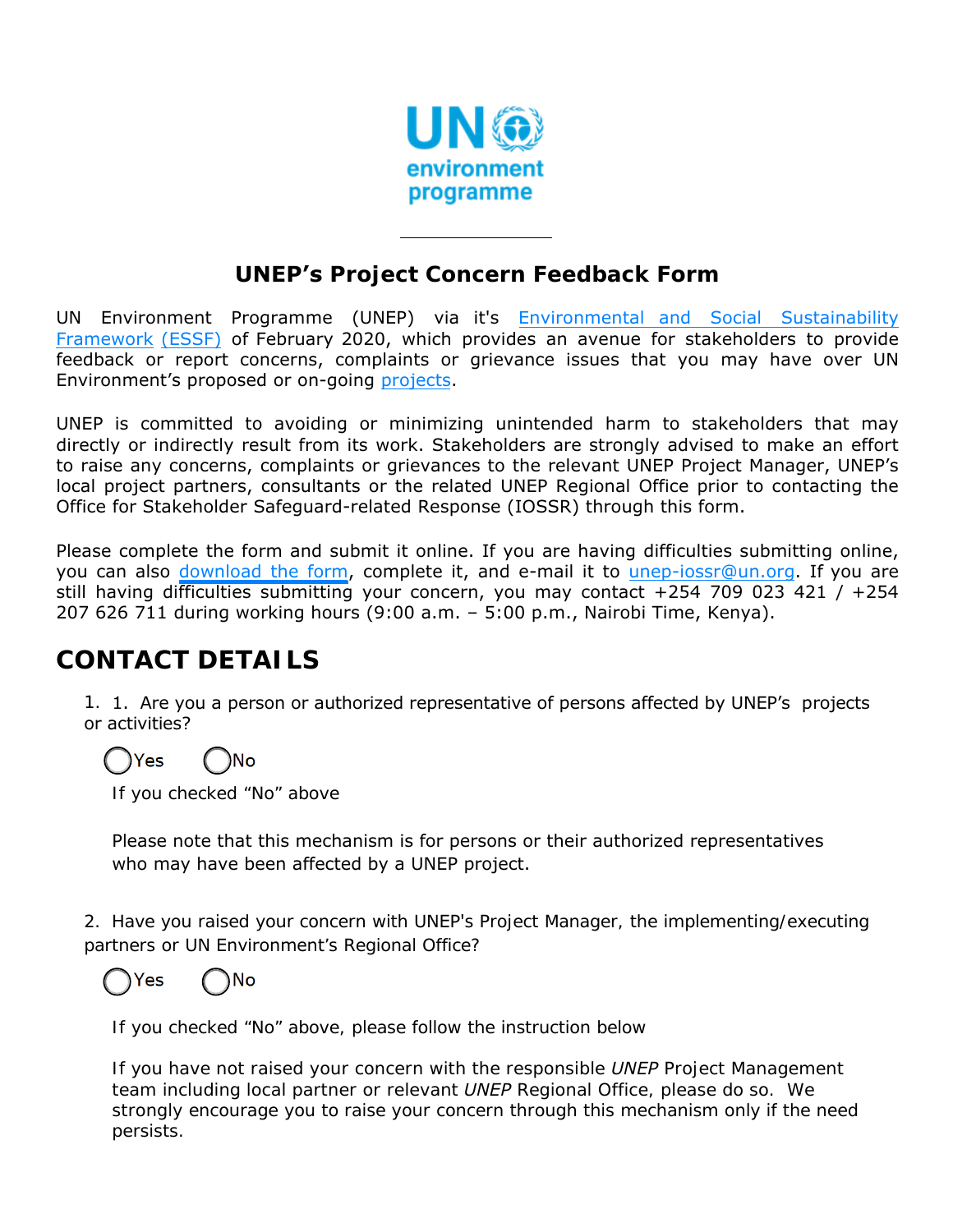Please provide as much information as possible for a prompt response. (Mandatory fields are marked with \*)

| 3. Your Full Name*:          |                                                                               |
|------------------------------|-------------------------------------------------------------------------------|
| 4. Email address*:           |                                                                               |
| 5. Telephone Number*:        |                                                                               |
| 6. Country Code:             | Zimbabwe-263                                                                  |
| 7. Best way to contact you*: |                                                                               |
| Email:  <br>Telephone        | Other: $\vert \vert$                                                          |
|                              | If you checked "Other" category above, please provide the related details: *: |

### **GEOGRAPHICAL SCOPE**

1. Geographical scope of your concern \*:

Please select the geographical scope of your concern

A Country

2. If you selected "A Region" above,

Please specify it:

- Select -

3. If you selected "Multiple region" above

Please specify \*

|                         |  |  | Africa Asia Pacific   Europe   Latin America & the Caribbean |  |
|-------------------------|--|--|--------------------------------------------------------------|--|
| North America Nest Asia |  |  |                                                              |  |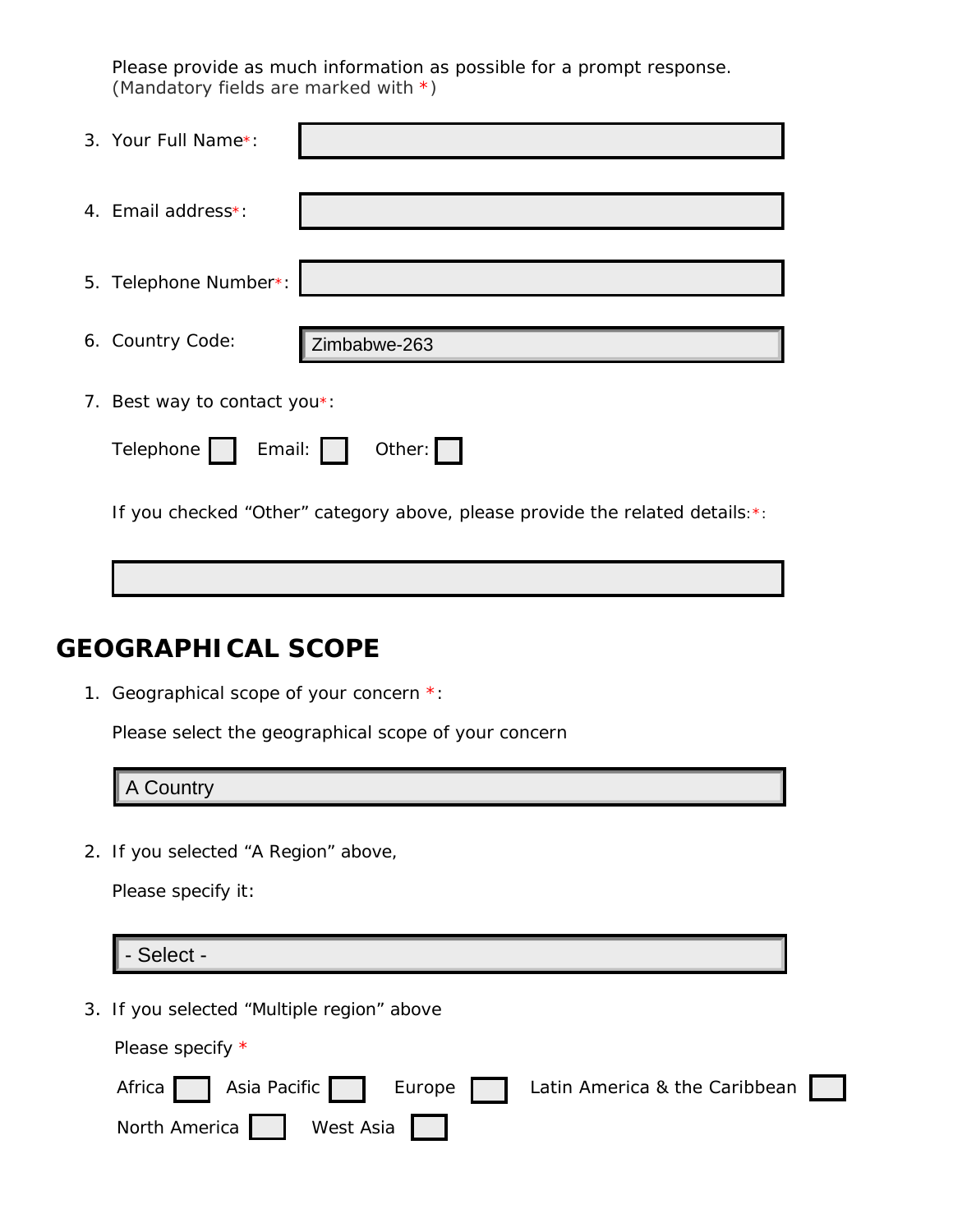4. If you selected "A country"

Please specify \*:

- Select -

5. If you selected "Multiple countries"

Please specify (Press control on your keyboard to select several countries) \*:

| Sudan<br>Suriname<br>Swaziland<br>Sweden<br>Switzerland |
|---------------------------------------------------------|
| Syria                                                   |
| Taiwan                                                  |
| Tajikistan<br>Tanzania<br>Thailand                      |
| <b>Togo</b>                                             |
| Tonga                                                   |
| Trinidad & Tobago                                       |
| Tunisia                                                 |
| <b>Turkey</b>                                           |

6. Provide further details on the location (up to 100 words) \*: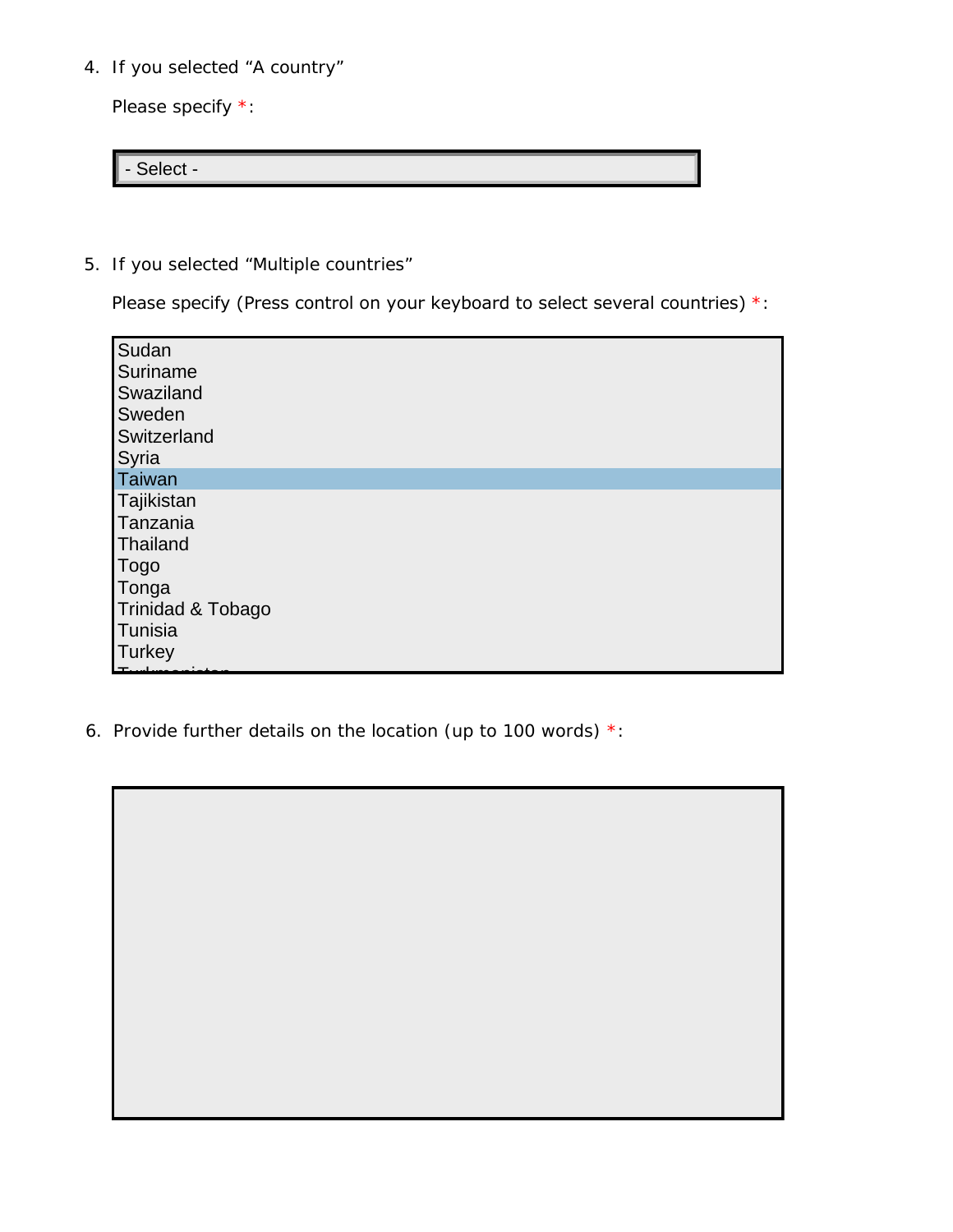## **PROJECT DETAILS**

1. Please introduce yourself or your community (up to 500 words)  $*$ :

*Please describe yourself or your community to help our understanding of the issues.*

**If you are an authorized representative, please attach the document with:** 

- **i) The individuals or groups you represent, and**
- **ii) Evidence of authorization for you to represent the affected people.**
- 2. Information of the UNEP project or activity concerned (up to 500 words)  $*$ :

*What is the name of UNEP project or activity that you are concerned about?*

*If you are not sure of the title, provide any information about the project or activity that you know (e.g. location, approach, partners (s) and the names of people involved, etc.), which may help us identify it.*

3. Concerns (up to 500 words) \*:

*Please describe your concerns about the project. Please state the types of environmental, social and/or economic harm that may occur, or have occurred, as a result.*